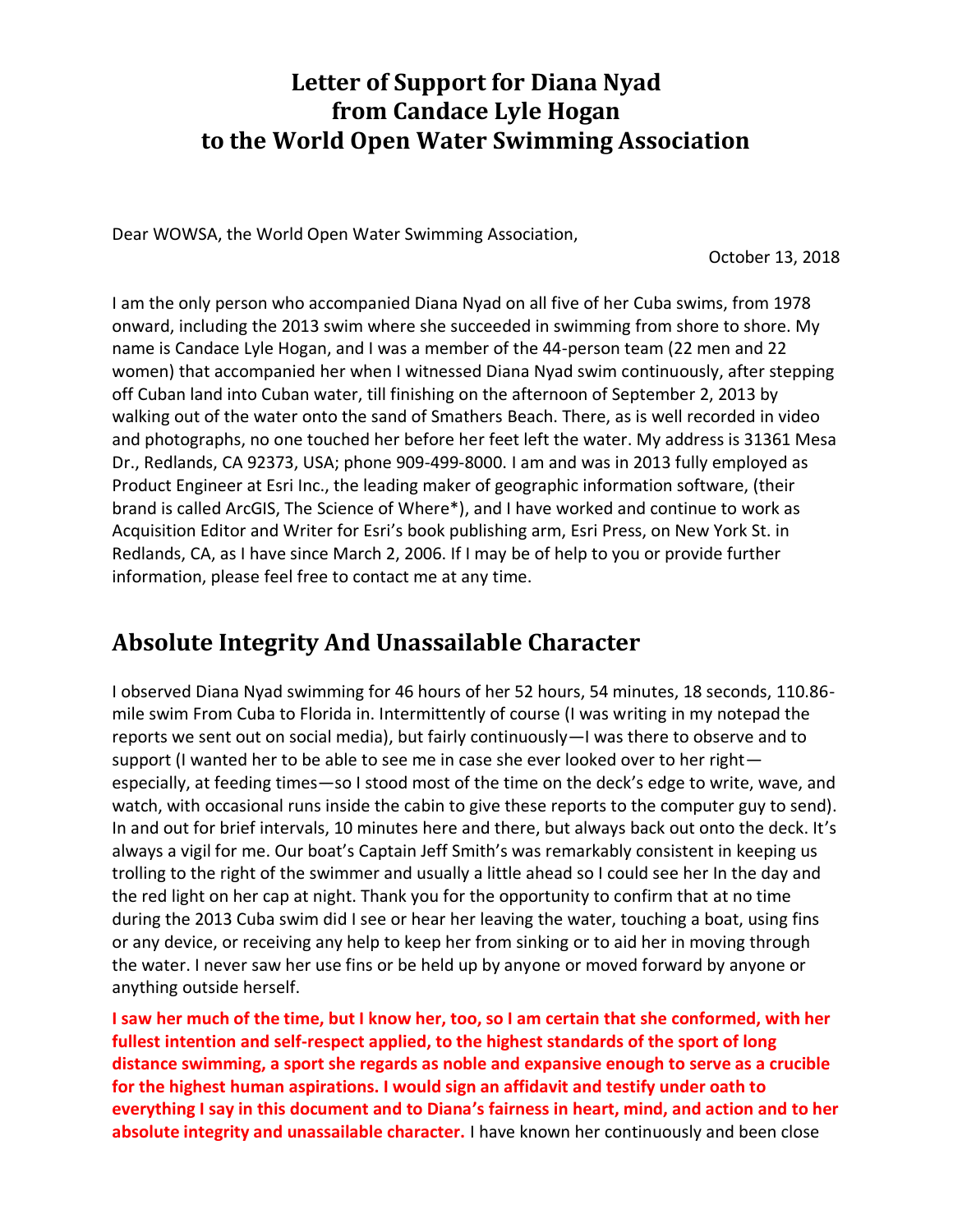friends with her for 42 years. No one knows me better than Diana Nyad. And I would say that no one knows her better than I do, although Bonnie Stoll could know her as well.

Note that during those 52 plus hours of the 2013 swim, my eyes were not on Diana all the time or within distance of literally seeing her all the time. For about 6 hours or 11 percent of that time, I was mixing protein shakes (all I ate) or I was sleeping fur in that half-awake state of sleep in which I intended to be aware of anything important that might occur). I was on, not the escort boat Voyager, but the media boat often closest to the Voyager of any other boat (the kayakers home boat and the shark divers home boat and our boat jockeyed for position In a coordinated and appropriate manner throughout the swim, so my boat may not have been the second-closest all the time, but I'd say a lot of the time). I had my eyes closed resting for no more than 6 hours —cat naps I took incrementally and usually within earshot of Diana's primary escort boat, The Voyager, that she was swimming next to, along its starboard side, with enough distance between her and the boat to allow for her never touching the boat, either inadvertently or on purpose. (I have observed since the mid-1970s that it is vitally important to her even during training swims to not use anything to support her in the water for the duration, and certainly to stay far enough away from any support or escort boat so as to avoid accidentally hitting her hand. She is rigorous in performing training swims in a way that most closely resembles how she will perform in the event itself.)

## **Once An Investigative Reporter, Always An Investigative Reporter**

Note that I am a lifelong friend of Diana Nyad's but also a journalist (masters program at the University of California at Berkeley's Graduate School of Journalism, early 1970s) trained in journalism during the period when the Fred Friendly ethics and integrity were drilled into us. It was in my capacity as a reporter, staff writer for Billie Jean King's *womenSports* magazine, that I first met and interviewed Diana Nyad in the spring of 1976. Even after becoming friends, I always sustained my effort to observe her (and everyone else) as objectively as possible, as a journalist would do. Journalists are practiced and capable of stepping outside themselves to be an observer—at the same time they are open and embracing of personal connection. This simultaneous and concurrent objective/subjective state, the result of one's intention to remain as objective as necessary for discerning reality and truth, is common among professional journalists, and I have applied this skill during all Diana's swims, including the 2013 swim whose integrity I am confirming. **Once an investigative reporter, always an investigative reporter, I find that my ability, developed over time, to connect professionally, in a transpersonal way, to any person has kept my perceptions as keen and accurate as humanly possible. All this to say that, while I adore Diana of course without reserve, love does not and never has thoroughly blinded me about anyone. It's a professional skill I've applied to discern reality from illusion and recognized truth as clearly, deeply, and quickly as possible, and I have continuously practiced this skill in both my professional and personal life.**

Particularly in this type of instance wherein both intersect. I am consciously making a strong effort to be fair, to he open but neutral, and to identify truth beyond doubt as much as I can before sending it out to the public. This was my reportorial job on the 2013 swim and I set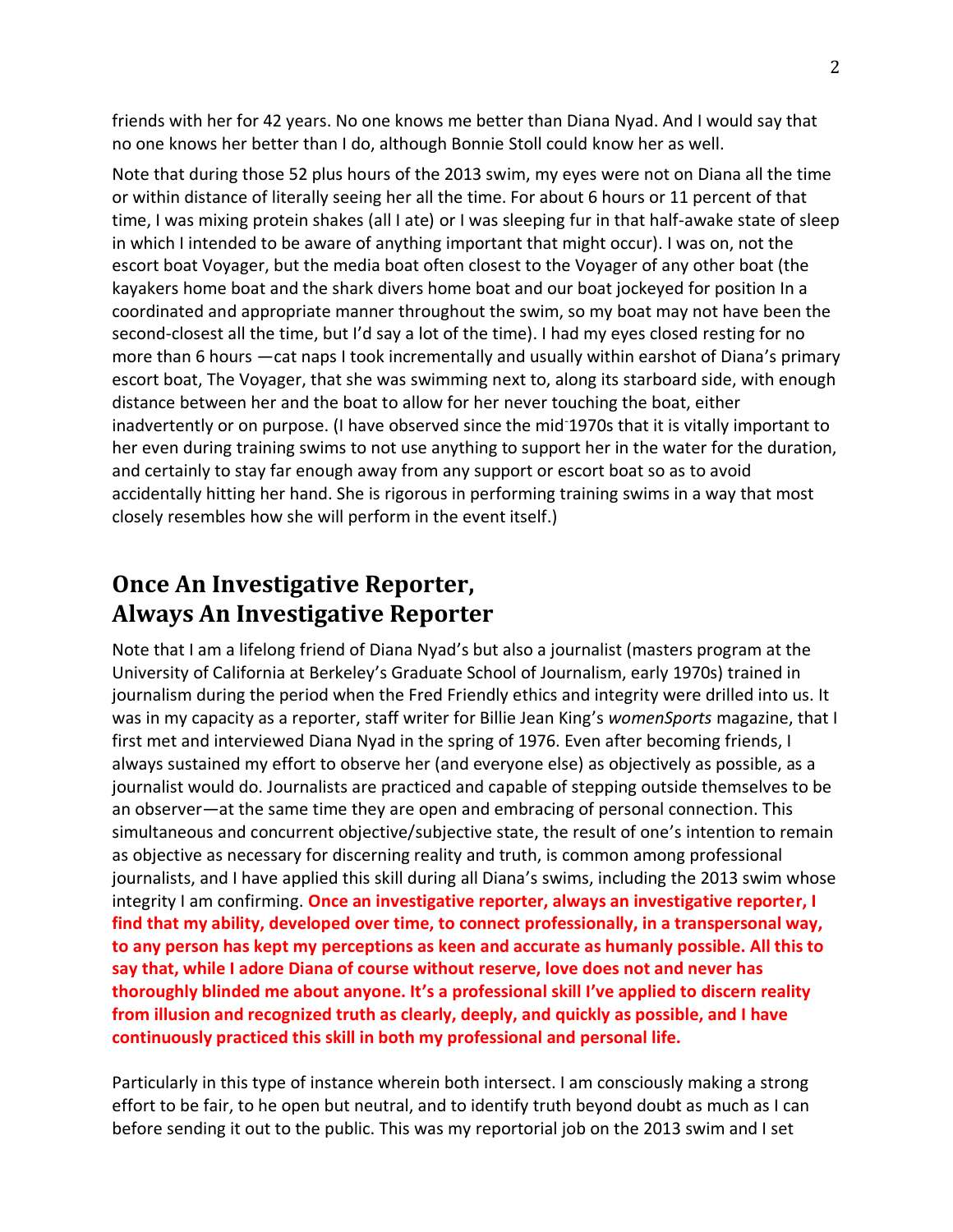about it with journalistic integrity. I consciously set it as my intention to do this to the best of my ability, in the role as reporter from the "media" boat (of Captain Jeff Smith), the boat dedicated to getting word out accurately and in a timely way about Diana's state and the progress of the swim. I worked with a team of three others, two of whom were going from boat to boat interviewing those closest to the swimmer (handlers, shark divers, kayakers, Angel the jellyfish expert, navigator, boat captains and Voyager drivers), writing their reports, and getting photographs and video. Two on this team of four, myself and the computer operator, stayed on the media boat most of the time so that we could send out their reports and mine. I took notes and wrote updates, all of which are available either online or in my files. I know these reports were sent forth at great difficulty in the midst of the great wilderness of the Florida Straits; I know that at I east some, perhaps all, were received because I heard from people later in response on social media and by email, and because later perusing social media and Googling, I actually saw information I had written translated in a Chinese newspaper and elsewhere. (I have colleagues at work who were able to translate from the Chinese.)

### **A Sixth Sense, As It Were**

To be clear, at night and with the variable distances between my boat and the Voyager, I was not always able to see Diana with my eyes (although even at night, I could often see the light on her cap bobbing). As the person I person who accompanied Diana throughout all five of her efforts to swim from Cuba to Florida, starting in 1978, **I developed as best I could ways of staying in touch with her energy state regardless of the distance between us, a sixth sense, as it were.** I mention this because I purposefully took those cat naps on the side of the boat I was on that was closest to and facing the direction of Diana, in case that helped my perceptions of where she was and how she was doing. In this way, even at times of rest, I was often able to sense shifts in continuous motion, such as when her handler, Bonnie Stoll, signaled her to stop and tread water for a feeding. Invariably, during those brief but restorative rest breaks, even when in some state of sleep, I woke up in time hurry out onto the deck of my boat to encourage Diana by my presence and focused attention. I stood tall there. I waved. I yelled. I sent silent positive thought. Over the years, I have been so consistent in this effort to stand at the edge of a boat deck closest to her as much of the time as possible, and especially at times likely to contain scheduled feedings, that I feel she takes encouragement from simply *knowing* I am surely there, even though she can't see very well through her goggles. (She sees pretty well though. Starting in 1977, throughout a year of pretty much 8-hour-a-day trainings before the first Cuba to Florida attempt in 1978, I accompanied her on a zodiac boat and my only job really was to meet her eyes on each breath, to keep her company. It's amazing what expression can be communicated through goggles bleared by water, through a slight contortion of the already contorted mouth. She smiled at times and that brought tears to my eyes.)

# **A State Full of Integrity**

There are so few ways of supporting a swimmer's effort—it's such a lonely effort—that I have committed myself to doing these things during every swim, including training swims like standing and watching for long and/or frequent periods of time, sending healing thoughts,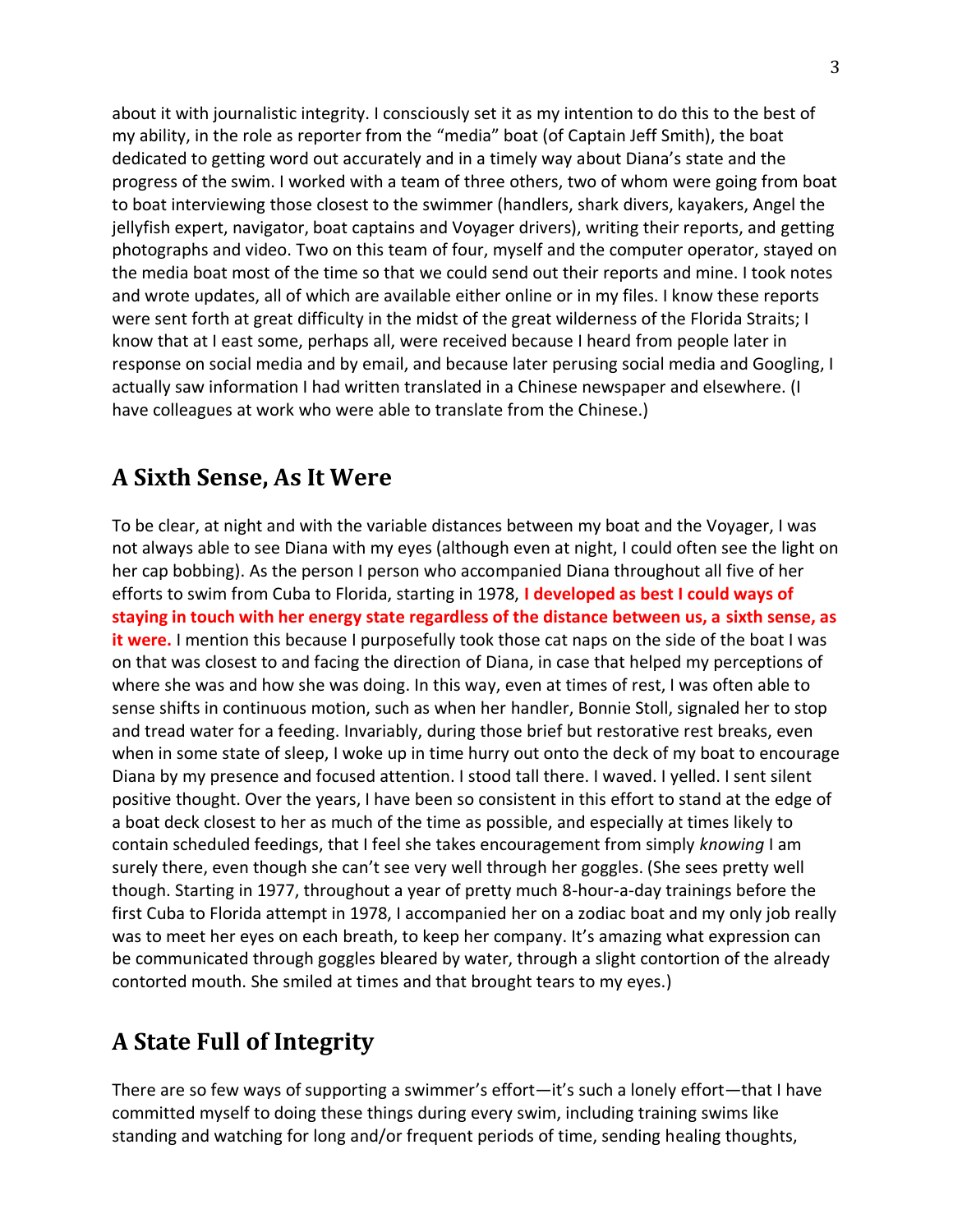holding positive images of her achieving her goal. These seem like small things, and I suppose they are, but when they are all you can do to support your friend in her admirable endeavors, you do them. And I did, almost with a consistency, commitment, and focus comparable to hers. Everything's relative, so I am not tooting my own horn or comparing my small part to her central tole in any way. I am simply pointing out the level of determination and ability to focus that her determination inspired (and still inspires) in me. Even when my exhaustion cycled around, even during discomfort (hunger, moments of nausea), the usual aches and pains seemed to disappear in the face of my determination to do my best and send the positive thoughts that filled my heart to her and also to check in on her as best I could from where I was. In other words, I was committed to focusing on her and everything around her as much of the time as humanly possible, in the belief—hoping beyond hope—that this would help her. When this is the only kind of support you can give a swimmer, and it really is, you give it with all your heart and soul. I was not alone in this, though I was the most practiced. For example, for quite a few crew members, this was their first and only Diana Nyad swim; they were strangers. But not for long. I observed that their response began to mirror mine*.* Everyone became inspired to bring the best out of themselves in order to function well in their individual role. **That alone becomes a state full of integrity;** feeling inspired by someone else's courage lends courage to your inner self and motivation to be at your best, which In turn helps keep you alert and functional beyond what you presumed were your limitations. I'm sure you have observed this. And remembered it, as it is a heartening and uplifting truth to be able to recall in the inevitable times of challenge and struggle to come in one's life.

In 2013, 44 people accompanied Diana Nyad on her last Cuba swim (oh god, I hope it is her last; don't make her do it again just to prove it—again). Millions of people all over the globe followed her stroke by stroke over this great connector called the web. Hour by hour, from day into night into day again, people connected with their heart and minds. Many stayed up all night, their sense of hope, aspiration, striving hanging in the balance with her effort to accomplish what no one had done before, a thing declared to be impossible for any human being, let alone a 64-year-old woman. But just as I had over a lifetime, they had learned already in this time of quickening awareness, what this individual is made of.

They had already decided, over the three recent tries that came before, to hope; to just say, well maybe; to think that perhaps there is something to it, this slogan of Never give up. Many had already applied it to their own lives before they ever knew of her; out of necessity and in crisis, they had persevered. Some were knocked down and deciding whether to struggle to stand up again or just let it all fall away. All you have to do is read the many many thousands of voices on social media calling out their encouragement, voicing their own reasons for hope now in spite of all their reasons for despair.

I could offer a more organized report of my observations if I had more time—quotes from shark divers and kayakers so careful not to touch her inadvertently or otherwise (this had been drummed into them by Diana before every swim and reinforced by experienced handlers like Bonnie Stoll and myself); their exclamations of wonderment at the fact that even they felt completely exhausted and got out for a break, she just kept on going and never took a break, never got out of the water. I could describe the many conversations I was privy to about how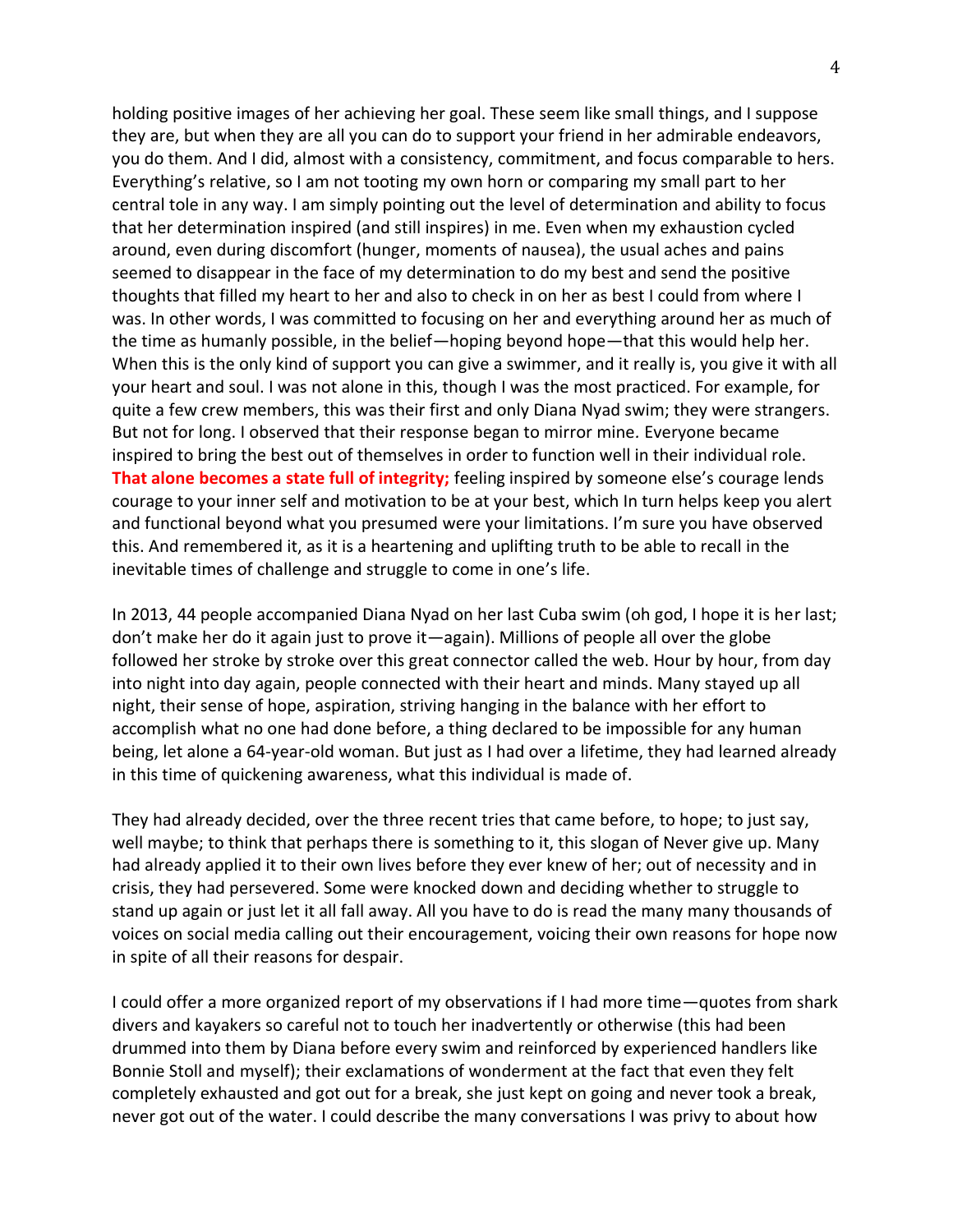**she could put on herself in the water the jellyfish-protective bodysuit and mask with the least expenditure of energy.** *[But she didn't do this. Candace seems willing, at the very least, to stretch the truth for her her buddy]* **In expeditions that have never been done before, you confront obstacles never confronted before, and like a scientist, Diana devised a way to protect herself from box stings as best she could within the range and spirit of the traditional rules under untraditional circumstances. When people go where no one has gone before, they get to set the rules about how to overcome obstacles never seen before.** Thus, the thin nonflotational body suit and uncomfortable mask (which cut her mouth and gave her more pain than anything else while obstructing her breathing), both more of a hindrance to swimming than a help. But she had been stung before in then waters, which threatened her life. Even on 2013's successful swim, patrolling just a few miles from shore Angel, the jellyfish expert, saw a box jelly in the water along Diana's pathway and had to scoop it out. I saw other kinds of jellyfish from the boat frequently, especially at dusk and dawn. And I saw the one Angel scooped out just a few miles from shore in a jar on deck.

I could describe the period when I was just getting to know Diana, more than 40 years ago, when I marveled over the intricacies of this esoteric sport the was telling me all about, and how a great proportion of the details she emphasized to me were around the rules, all intended to ensure the swimmer's accomplishment is all under her own steam. This was imprinted on me then and thus carried with me throughout the decades, this dedication to honoring the sport itself. During preparation meetings, I heard it multiple times reinforced by Diana and others to crew members, the importance of refraining from doing anything out of ignorance that might inadvertently compromise the swimmer's effort. In other words, I have been an old nag throughout the years, no doubt irritating more than one teammate I'm sure, with my unnecessary reminders to stay alert, be observant, be careful not to even try to help because you are going to feel the urge to give a hand inevitably, and you must resist it. Thus, I never saw anyone do it, not on any of the swims, and certainly not on this most important swim in 2013 where we set forth in and had mostly good weather, **not too horrible currents,** *[Candace seems to have missed the memo on currents]* and finally the best protection against box jellyfish stings. In other words, 2013 turned out to be the best opportunity to succeed at this so-called "impossible" effort. And because Diana had put in the training and had an excellent navigator and because **Diana is authentic, the real thing, and a true hero for our time because she is true to herself—she made it. Nothing can ever take that away from her or from the 44 who saw her or from the millions of people who felt her triumph as their own. Yet I hope for the sake of our ability to believe in institutions and organizations whose self-appointed task is to "authenticate" such feats that you [WOWSA] meet the responsibility you've taken by recording Diana Nyad's triumph as "official."** In succeeding, entirely with her own continuous effort, to bridge the distance between two continents*,* she blazed a trail for others to realize that nothing is impossible.

#### **The Hunger For Hope**

Right after it was all over, I remember standing on the shore barefoot, I'd lost my shoes, almost everyone had left. I had to wait for the boat I'd missed to return and ferry me back. Some kind woman on the beach brought the 3 bottles of cold water, it was all she had left, and I really